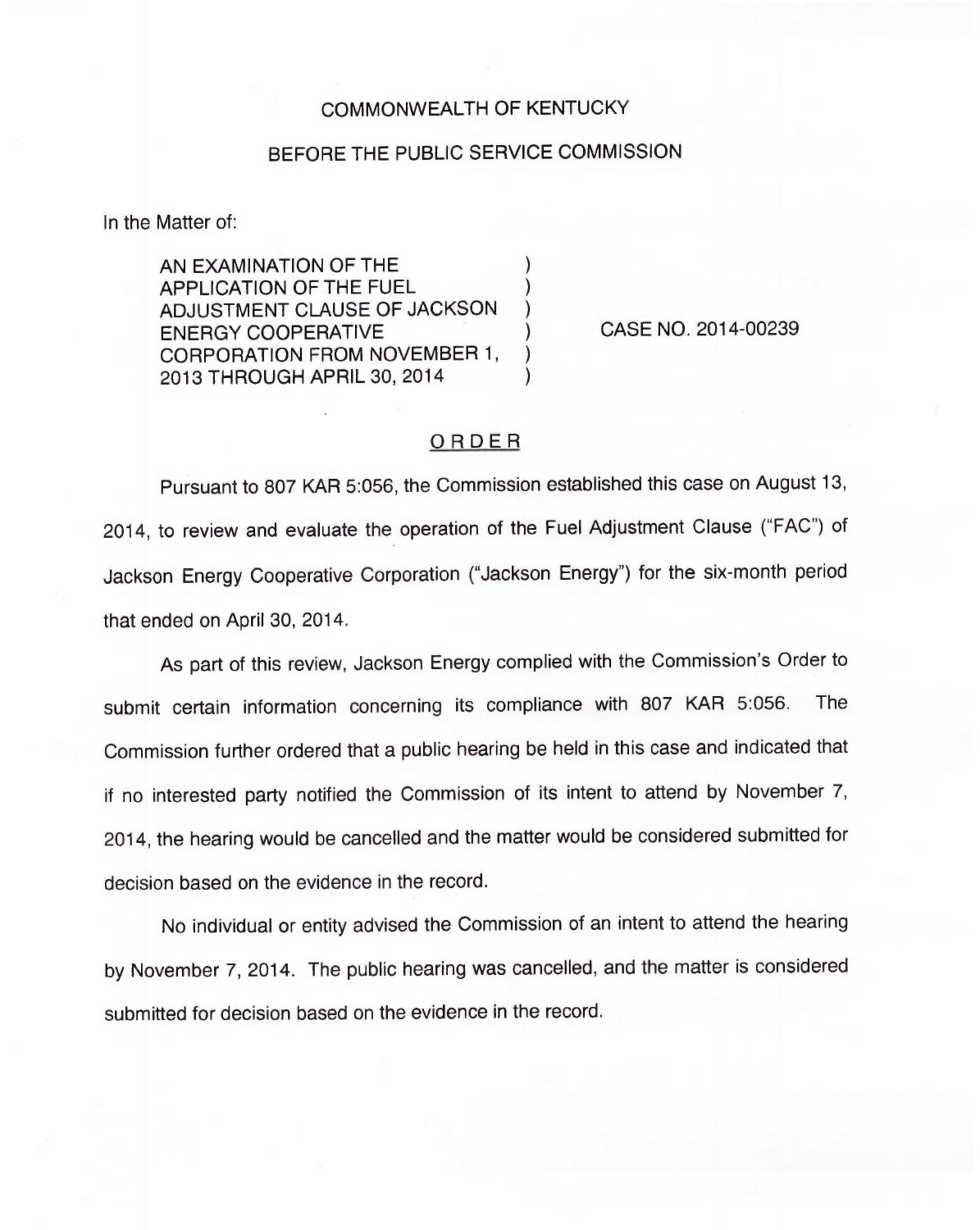The Commission, having considered the evidence in the record and being otherwise sufficiently advised, finds no evidence that Jackson Energy has improperly calculated or applied its FAC charge.

IT IS THEREFORE ORDERED that the charges and credits applied by Jackson Energy through the FAC for the period November 1, 2013, through April 30, 2014, are approved.

> By the Commission. ENTERED JAN 3 0 2015 KENTUCKY PUBLIC SERVICE COMMISSION

ATTES<sub>1</sub> Executive Director